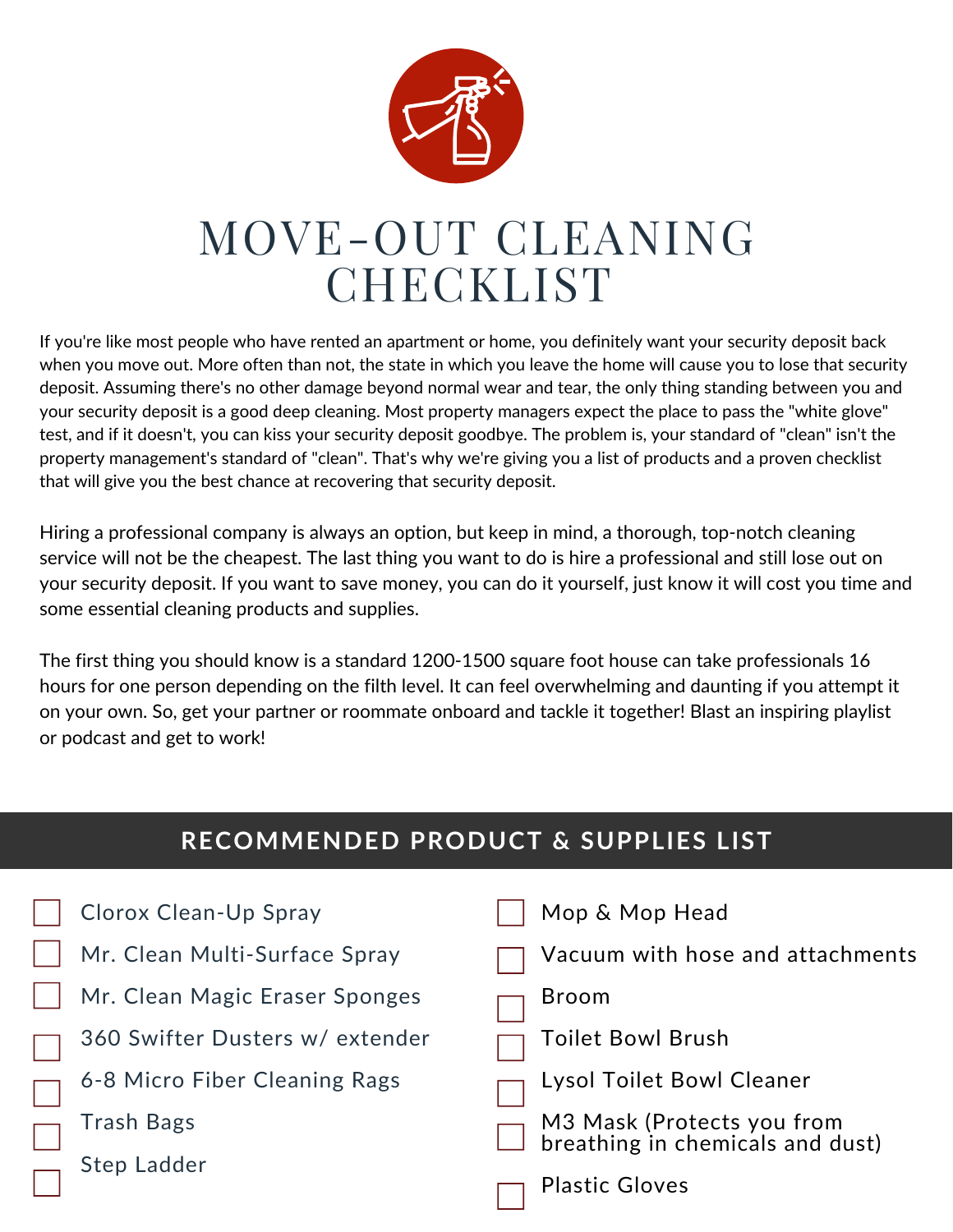# **BEFORE YOU BEGIN: PRO-TIPS**

Check the state of the oven. If needed, set the oven to selfclean. The self-clean function can take hours. You'll be SO glad you did this first!

Inspect the house and remove all trash and items that will get in your way.

- Always clean from the top down. For example, dust the light fixture before cleaning anything below it. That way, you won't have dust falling on things you've already cleaned!
- Vacuum EVERYTHING. Inside drawers, cabinets, baseboards, toilets, showers, sinks, in the crevice in-between the floor and the wall, etc. Trust us, the last thing you want is to be wiping hair around.

# **CLEANING CHECKLIST**

# **Kitchen**

| <b>AND</b> | Dust   |                                                              |  |                                                                                             |
|------------|--------|--------------------------------------------------------------|--|---------------------------------------------------------------------------------------------|
|            |        | Light fixtures                                               |  | <b>Wipe Down/Mop</b>                                                                        |
|            |        | Window shades                                                |  | Cabinets (Inside and out) Don't forget the hinges and hardware!<br>Drawers (Inside and out) |
|            |        | Ceiling fans                                                 |  | Closet shelves                                                                              |
|            |        |                                                              |  | Microwave (Inside and out)                                                                  |
|            | Vacuum |                                                              |  | Oven fan area                                                                               |
|            |        | Floor                                                        |  | Oven (Inside and out) Don't forget the stove plates and underneath them!                    |
|            |        | Behind fridge                                                |  | Refrigerator (inside and out)                                                               |
|            |        | On top of the refrigerator                                   |  | Backsplash                                                                                  |
|            |        | Under bottom oven drawer                                     |  | Counters                                                                                    |
|            |        | Cabinets                                                     |  | Dishwasher (inside and out)                                                                 |
|            |        |                                                              |  | Receptacles                                                                                 |
|            |        | Drawers                                                      |  | <b>Baseboards</b>                                                                           |
|            |        | Closets                                                      |  | Windows and windowsills                                                                     |
|            |        | Counters                                                     |  | Nooks and crannies                                                                          |
|            |        | Oven (Inside and out - don't forget under the stove plates!) |  | Sink/Behind the sink area                                                                   |
|            |        | Inside microwave                                             |  | Shine faucets                                                                               |
|            |        | Baseboards                                                   |  | Floors                                                                                      |
|            |        | Nooks & crannies                                             |  |                                                                                             |
|            |        |                                                              |  |                                                                                             |

## **Laundry Room**



### **Vacuum**

- Light fixtures
- Window shades
- Windowsills
- Exposed shelves
- Baseboards
- Vents and Ceiling fans
- Inside cabinets
- Floor
- Nooks & crannies on either side of washer and dryer
- On top of the washer and dryer
- Inside edges of washer and dryer
- Drawers
- Closets
- Counters
- Baseboards
- Other nooks & crannies
- **Wipe Down/Mop** 
	- Cabinets (Inside and out)
	- Nooks & crannies on either side of washer and dryer
	- On top of the washer and dryer ٠
		- Inside edges of washer and dryer
	- Drawers (Inside and out)
	- Closet shelves
	- Counters
	- **Baseboards**
	- Other nooks & crannies
	- Windows and windowsills
	- Receptacles
	- Floor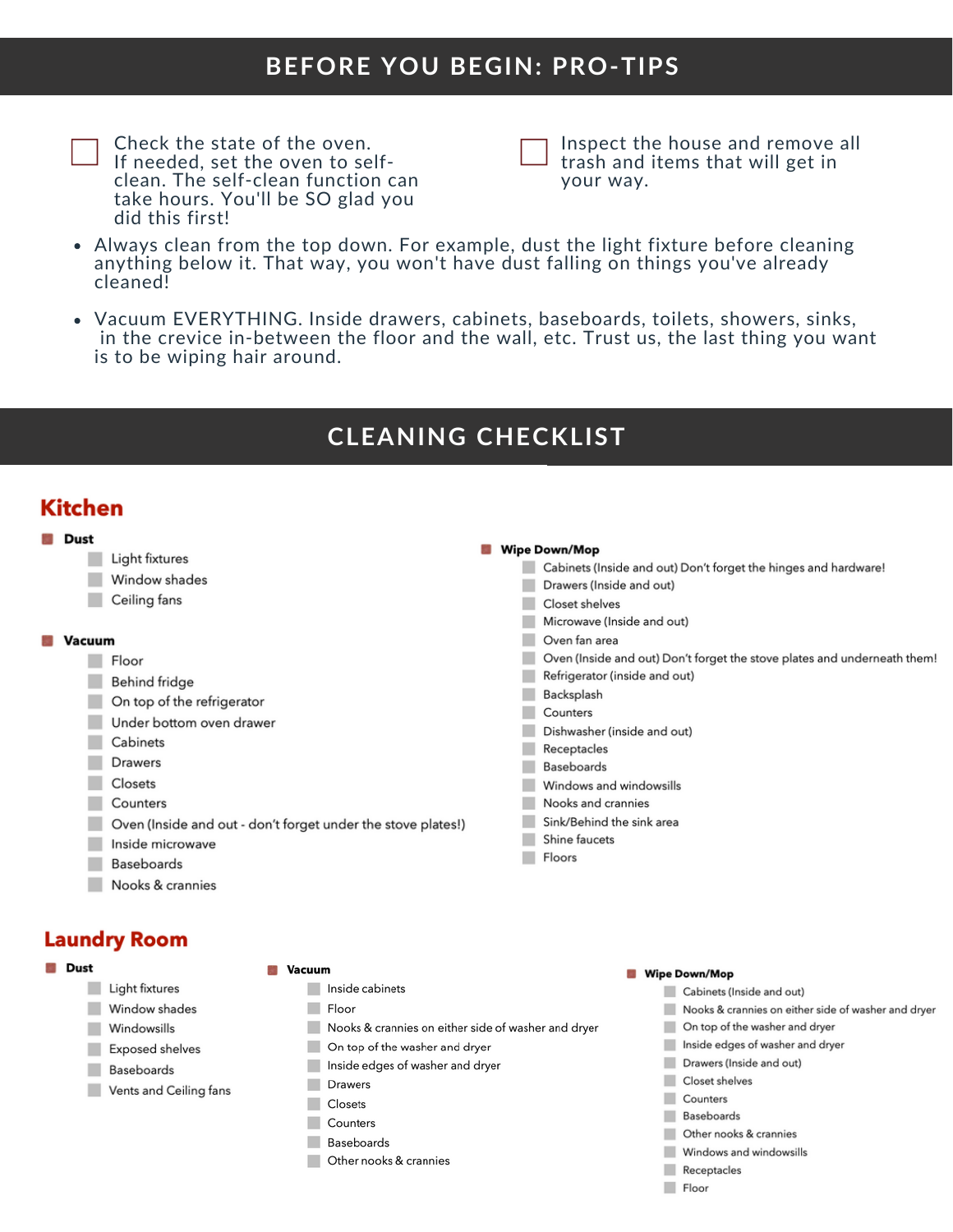## **Bedrooms**

## **Dust**

- Light fixtures
- ٠ Ceiling fans
- a. Window shades
- Windowsills .
- Closet shelves m.
- Baseboards
- Doors (front and back)
- Nooks & crannies

#### Wipe Down/Mop

- Baseboards
- Windows and windowsills
- Receptacles
- Doors (front and back)
- Other nooks & crannies
- Floor (if wood floor, do this last)

## **Bathroom**

## **Dust**

- Light fixtures
- Window shades and windowsills
- Ceiling fans
- Nooks and crannies
- Doors (front and back)

### **Vacuum**

- Floor
- Toilet (every square inch if possible!)
- Behind toilet
- Cabinets (Inside and out)
- Drawers
- Closets
- Counters
- Tub and shower
- Baseboards
- Doors (front and back)
- Nooks & crannies

### **Wipe Down/Mop**

- Cabinets (Inside and out) Don't forget the hinges and hardware!
- Drawers (Inside and out)
- Closet shelves
- Toilet (every square inch)
- Toilet Paper Holder
- Towel Rack
- Shower Stall and Tub (inside and out)
- Shine faucets
- **Mirrors**
- Medicine cabinets (inside and out)
- Soap dishes and toothbrush holders
- Receptacles
- Baseboards
- Windows and windowsills
- Sink/Behind the sink area
- Counters (Every inch on top, front and sides)
- Doors (front and back)
- Nooks and crannies
- Floor

#### **Vacuum**

- Inside closets
- **Baseboards** m.
- Closets
- Other nooks & crannies (especially where the wall meets the carpet) **College**
- Floors (if carpet, do this last)